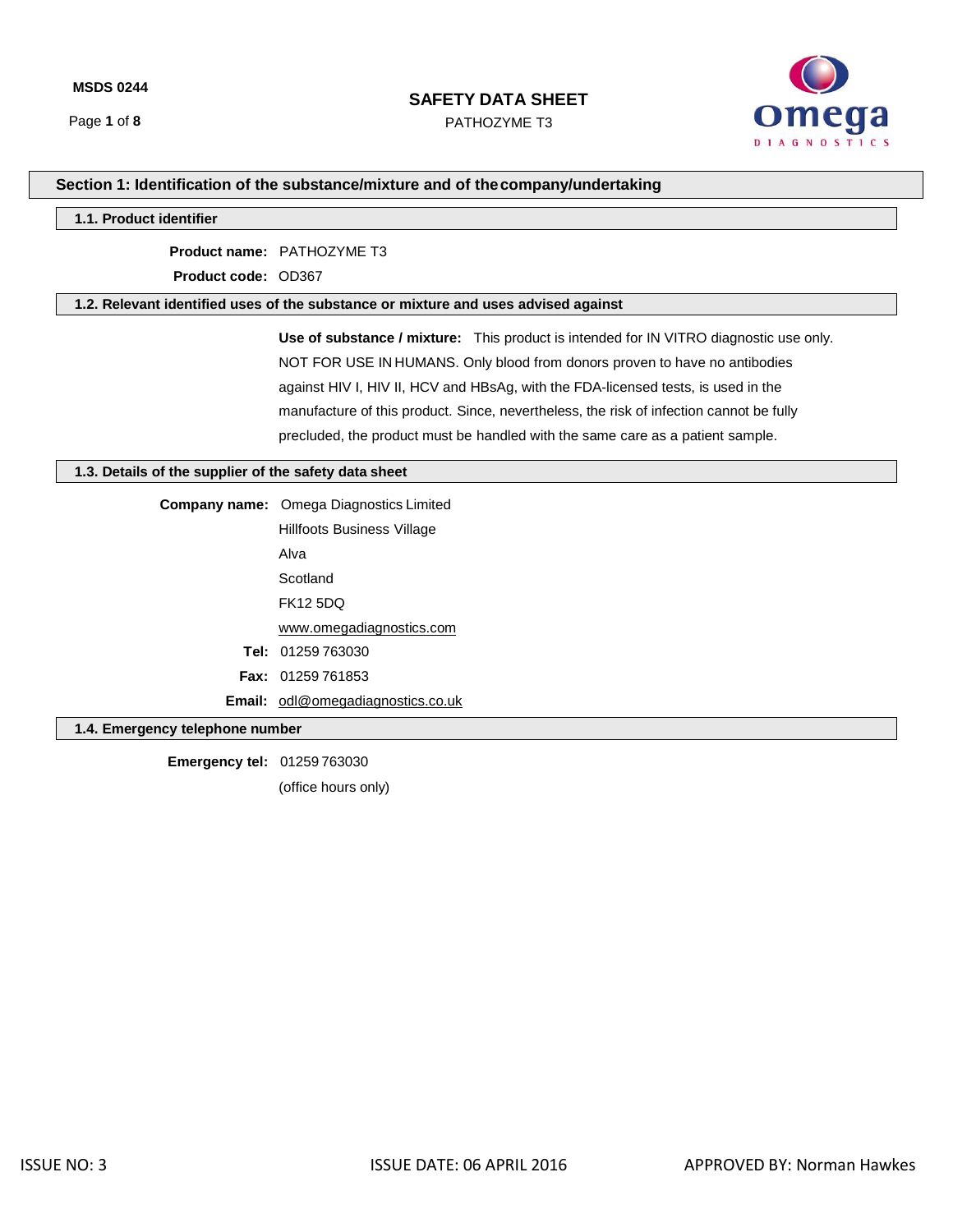Page **2** of **8**

## **SAFETY DATA SHEET**

PATHOZYME T3



## **Section 2: Hazards identification**

### **2.1. Classification of the substance or mixture**

 **Classification under CLP:** This product has no classification under CLP.

### **2.2. Label elements**

| Label elements:                                                                                                       |                                                                                                                                                                                                                                                                                                                                                                                                                                                                                                                                                                                                                                                                                                                                    |
|-----------------------------------------------------------------------------------------------------------------------|------------------------------------------------------------------------------------------------------------------------------------------------------------------------------------------------------------------------------------------------------------------------------------------------------------------------------------------------------------------------------------------------------------------------------------------------------------------------------------------------------------------------------------------------------------------------------------------------------------------------------------------------------------------------------------------------------------------------------------|
| <b>Reference Standards</b><br>Wash Buffer 20X<br><b>Antibody Reagent</b><br>Conjugate 11X<br><b>Conjugate Diluent</b> |                                                                                                                                                                                                                                                                                                                                                                                                                                                                                                                                                                                                                                                                                                                                    |
| Pictogram:<br>Signal Word:<br>Hazard statement:<br>Precautionary statements:                                          | Warning<br>H317: May cause an allergic skin reaction<br>P102: Keep out of reach of children.<br>P234: Keep only in original container.                                                                                                                                                                                                                                                                                                                                                                                                                                                                                                                                                                                             |
| <b>Stop Solution</b>                                                                                                  |                                                                                                                                                                                                                                                                                                                                                                                                                                                                                                                                                                                                                                                                                                                                    |
| Pictogram<br>Signal Word:<br>Hazard statement:<br>Precautionary statements:                                           | Danger<br>H314: Causes severe skin burns and eye damage.<br>P102: Keep out of reach of children.<br>P234: Keep only in original container.<br>P260: Do not breathe dust/fumes/gas/mist/vapours/spray.<br>P280: Wear protective gloves/protective clothing/eye protection/face protection.<br>P301+330+331: IF SWALLOWED: rinse mouth. Do NOT induce vomiting.<br>P303+361+353: IF ON SKIN (or hair): Take off immediately all contaminated clothing.<br>Rinse skin with water/shower.<br>P304+340: IF INHALED: Remove person to fresh air and keep comfortable for<br>breathing. P305+351+338: IF IN EYES: Rinse cautiously with water for several<br>minutes. Remove contact lenses, if present and easy to do. Continue rinsing. |

## **2.3. Other hazards**

**PBT:** This product is not identified as a PBT/vPvB substance.

## **Section 3: Composition/information on ingredients**

## **3.1. Substances**

**Chemical identity:** PATHOZYME T3

 **Contains:** Contains no hazardous substances in reportable quantities under the CLP.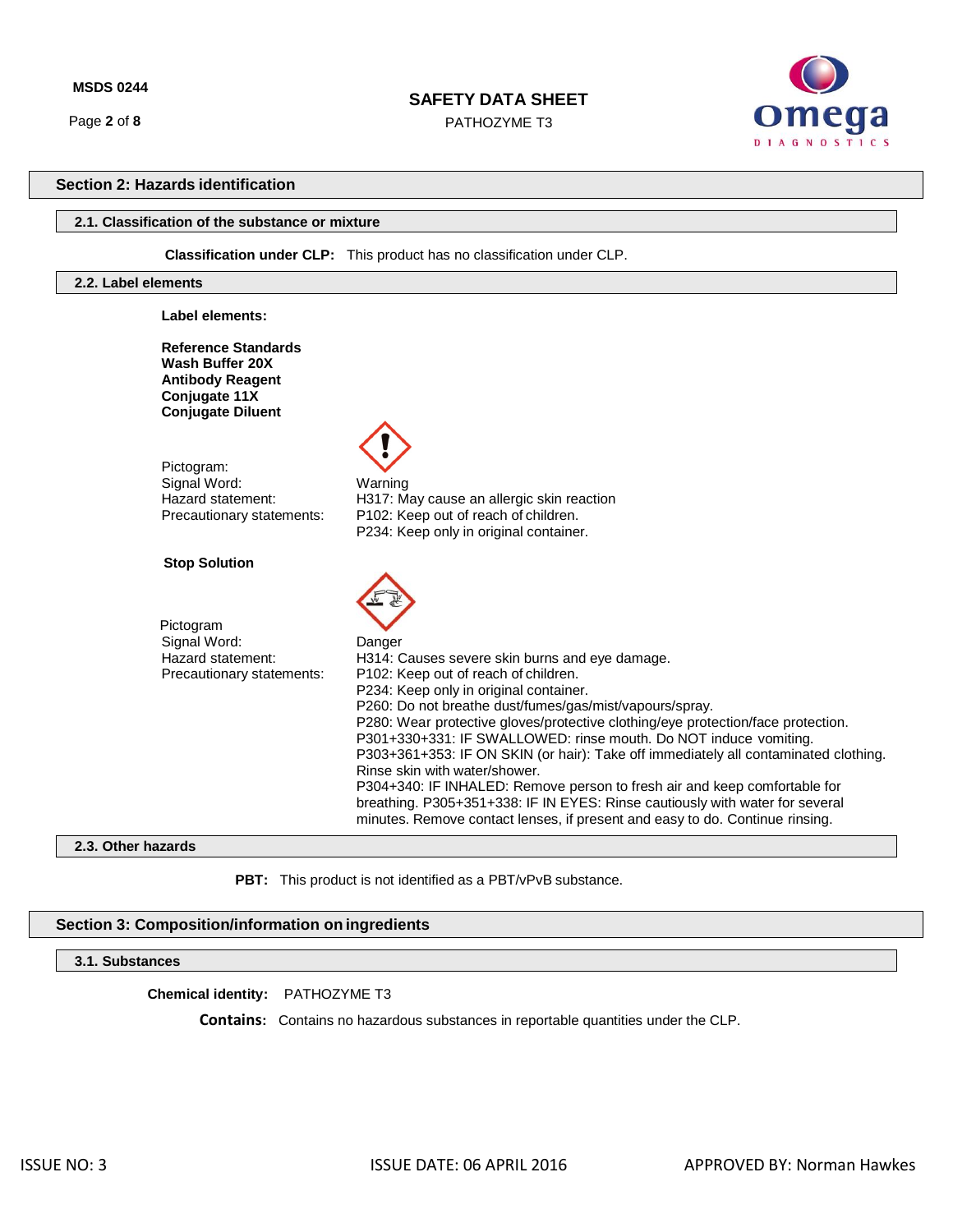## **MSDS 0244**

Page **3** of **8**

# **SAFETY DATA SHEET**

PATHOZYME T3



**3.2. Mixture**

| <b>Chemical name</b>                                                                                                         | <b>CAS</b><br>(Chemical<br><b>Abstracts</b><br>Service)<br><b>Number</b><br><b>EINECS</b>     | <b>Amount</b><br>$(\%)$<br>in the<br>mixture | <b>Classification according</b><br><b>Regulation (EC) No 1272/2008 [CLP]</b><br>(relating to the 100%<br>form) |                              |  |
|------------------------------------------------------------------------------------------------------------------------------|-----------------------------------------------------------------------------------------------|----------------------------------------------|----------------------------------------------------------------------------------------------------------------|------------------------------|--|
|                                                                                                                              | (European<br>List of<br><b>Notified</b><br><b>Chemical</b><br>Substances)<br><b>EC Number</b> |                                              | Hazard class/ Hazard   Hazard-<br>categories                                                                   | statement                    |  |
| <b>Stop Solution</b>                                                                                                         |                                                                                               |                                              |                                                                                                                |                              |  |
| Hydrochloric acid%                                                                                                           | None<br>231-595-7                                                                             |                                              | Skin Corr. 1B                                                                                                  |                              |  |
|                                                                                                                              |                                                                                               | $< 3.65\%$                                   | Specific Target Organ<br>Toxicity - Single<br>Exposure (STOT SE)<br>3                                          | H314<br>H335                 |  |
| <b>TMB Reagent</b>                                                                                                           |                                                                                               |                                              |                                                                                                                |                              |  |
| 3,3',5,5'-Tetramethylbenzidine                                                                                               | 54827-17-7<br>259-364-6                                                                       | $< 0.05\%$                                   | Skin Irrit. 2<br>Eye Irrit 2<br>STOT SE 3                                                                      | H315<br>H319<br>H335         |  |
| <b>Reference Standards</b><br><b>Wash Buffer 20X</b><br><b>Antibody Reagent</b><br>Conjugate 11X<br><b>Conjugate Diluent</b> |                                                                                               |                                              |                                                                                                                |                              |  |
| <b>Proclin</b><br>300<br>modified<br>alkyl<br>$\blacksquare$<br>carboxylate                                                  |                                                                                               |                                              |                                                                                                                |                              |  |
| Mixture of:                                                                                                                  |                                                                                               |                                              |                                                                                                                |                              |  |
| 5-chloro-2-methyl-2H-isothiazolin-3-<br>one                                                                                  | 26172-55-4<br>247-500-7                                                                       | $< 0.1\%$                                    | Skin Corrosive. 1B<br>Resp. Sensitation. 1<br>Skin Sensitation, 1<br>Aquatic Acute 1<br>Aquatic Chronic 1      | H314<br>H317<br>H334<br>H410 |  |
| 2-methyl-2H isothiazolin-3-one                                                                                               | 2682-20-4<br>220-239-6                                                                        | < 0.05%                                      | Acute Toxicity. 4<br>Skin Corrosive. 1B<br>Skin Sensitation, 1                                                 | H302<br>H314<br>H317         |  |
| Ratio 3:1                                                                                                                    |                                                                                               |                                              | STOT SE 3<br>Aquatic Acute 1<br>Aquatic Chronic 1                                                              | H331<br>H335<br>H400         |  |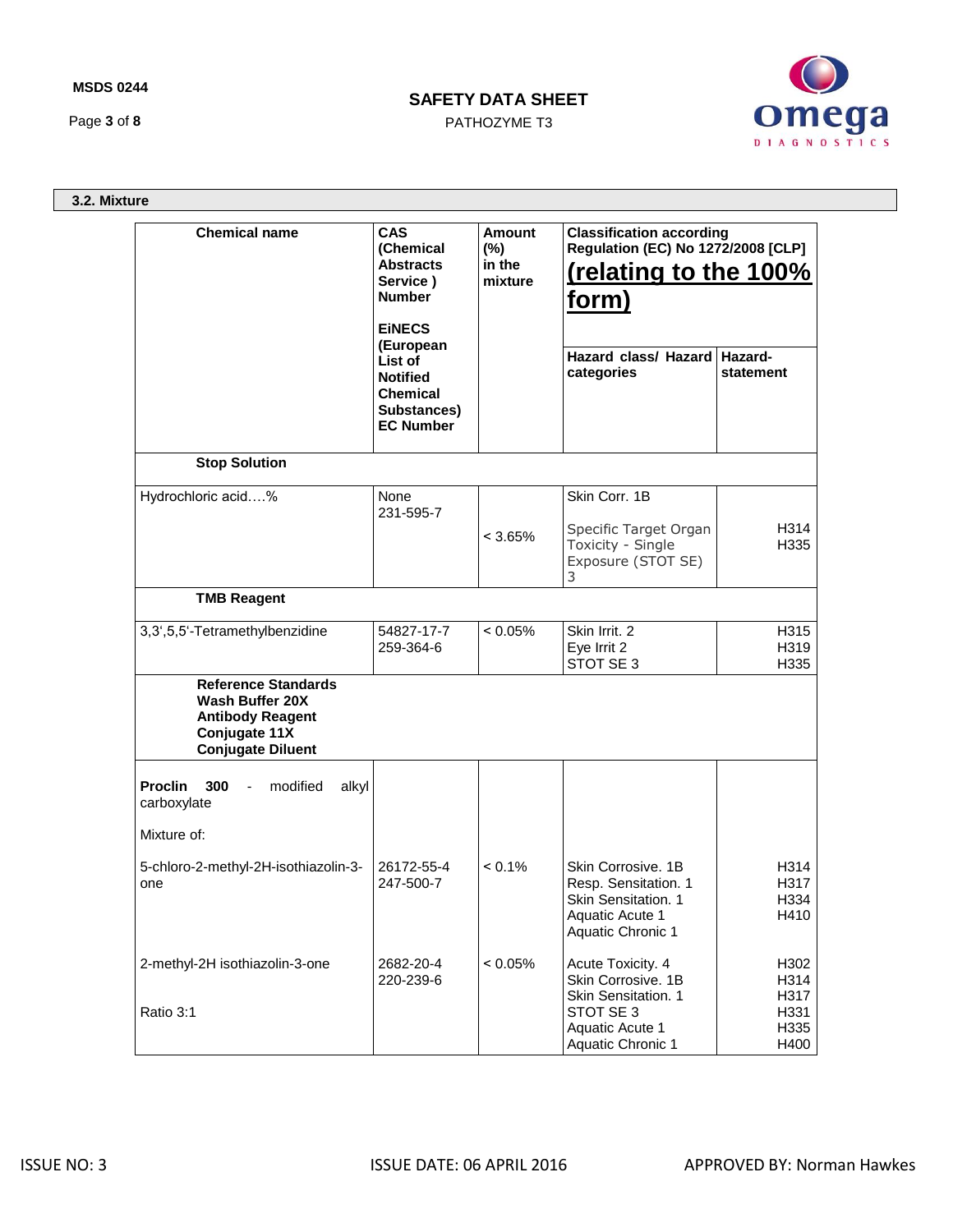Page **4** of **8**

## **SAFETY DATA SHEET**

PATHOZYME T3



| Valid for the 100% chemical only |                                                                            |  |  |  |  |
|----------------------------------|----------------------------------------------------------------------------|--|--|--|--|
| H <sub>302</sub>                 | Harmful if swallowed.                                                      |  |  |  |  |
| H314                             | Causes severe skin burns and eye damage.                                   |  |  |  |  |
| H315                             | Causes skin irritation                                                     |  |  |  |  |
| H317                             | May cause an allergic skin reaction.                                       |  |  |  |  |
| H <sub>319</sub>                 | Causes serious eye irritation                                              |  |  |  |  |
| H331                             | Toxic if inhaled                                                           |  |  |  |  |
| H334                             | May cause allergy or asthma symptoms or breathing difficulties if inhaled. |  |  |  |  |
| H335                             | May cause respiratory irritation                                           |  |  |  |  |
| H400                             | Very toxic to aquatic life.                                                |  |  |  |  |
| H410                             | Very toxic to aquatic life with long lasting effects.                      |  |  |  |  |

### **For reference only and not applicable to the concentrations supplied.**

#### **Proclin 300**

The Classification of this mixture at the contained concentration of ˂ 0.05% of 2-methyl-2H isothiazolin-3-one  $(0.0015\% \leq C \leq 0.06\%)$  is Skin Sensitization (Category 1), H317.

### **All the other ingredients listed above or included but not listed are not classified as hazardous substances in the contained concentrations according to Regulation (EC) No 1272/2008 (CLP).**

### **Section 4: First aid measures**

### **4.1. Description of first aid measures**

**Skin contact:** Wash immediately with plenty of soap and water.

**Eye contact:** Rinse cautiously with water for several minutes. Remove contact lenses, if present and

easy to do so. Continue rinsing. If eye irritation persists, seek medical advice/attention.

**Ingestion:** Do not induce vomiting. Wash mouth with water and give plenty of water to drink

immediately. Obtain medical attention if necessary and show label on container.

**Inhalation:** Irritation is unlikely to occur but in the event of discomfort, provide plenty of fresh air and if

necessary seek medical assistance.

### **4.2. Most important symptoms and effects, both acute and delayed**

**Skin contact:** There may be mild irritation at the site of contact.

**Eye contact:** There may be irritation and redness.

**Ingestion:** There may be irritation of the throat.

**Inhalation:** No symptoms.

**4.3. Indication of any immediate medical attention and special treatment needed**

**Immediate / special treatment:** Not applicable.

## **Section 5: Fire-fighting measures**

**5.1. Extinguishing media**

**Extinguishing media:** Suitable extinguishing media for the surrounding fire should be used. Use water spray

to cool containers.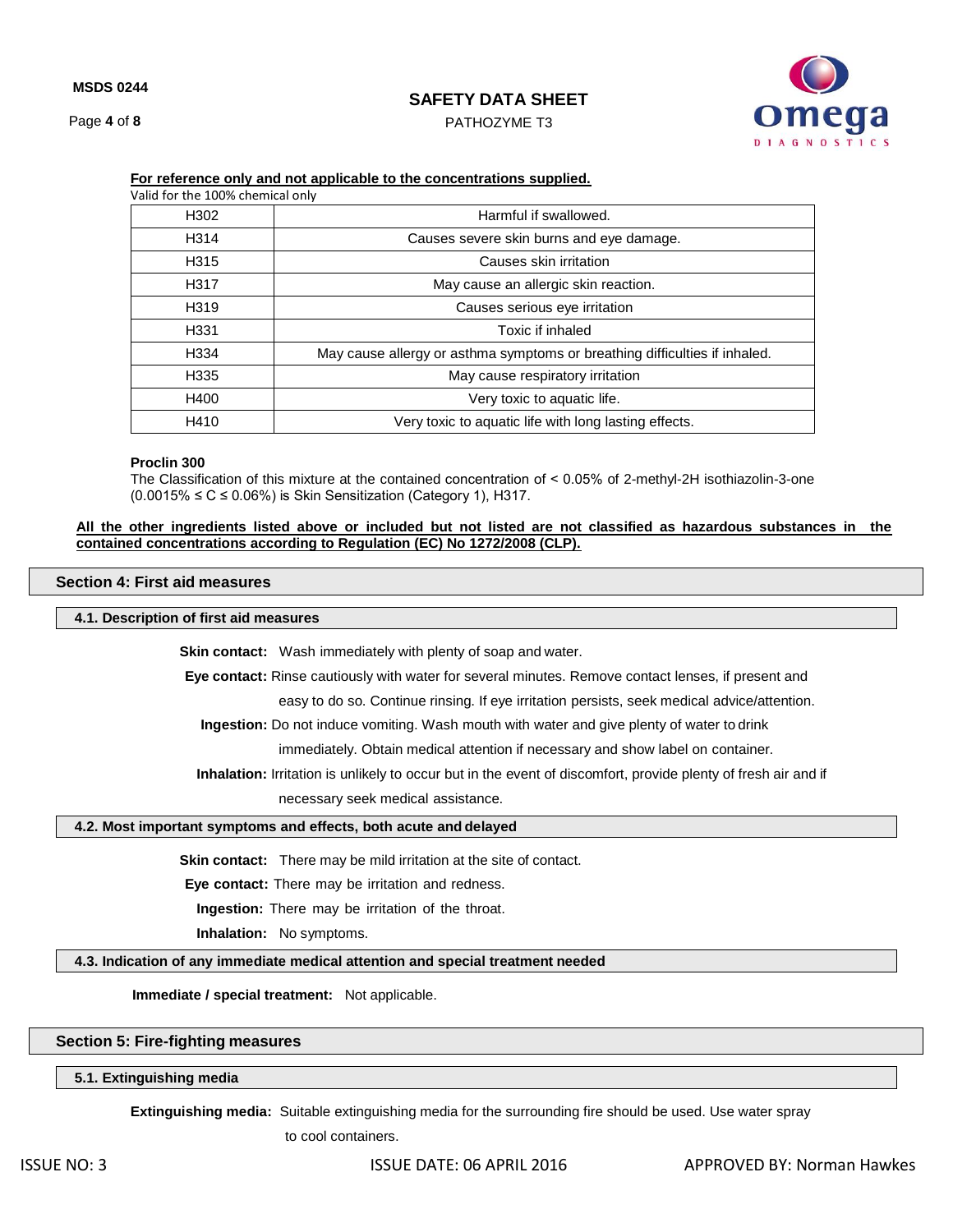PATHOZYME T3



### **5.2. Special hazards arising from the substance or mixture**

 **Exposure hazards:** No known specific hazards

### **5.3. Advice for fire-fighters**

**Advice for fire-fighters:** Do not enter fire without proper protective equipment, including respiratory protection.

### **Section 6: Accidental release measures**

### **6.1. Personal precautions, protective equipment and emergency procedures**

**Personal precautions:** Refer to section 8 of SDS for personal protection details.

Turn leaking containers leak-side up to prevent the escape of liquid.

**6.2. Environmental precautions**

**Environmental precautions:** Do not discharge into drains or rivers.

### **6.3. Methods and material for containment and cleaning up**

**Clean-up procedures:** For small spills, clean up with paper/cloth, or mop up, and dispose of safely.

Clean area of spillage down with plenty of water.

### **6.4. Reference to other sections**

**Reference to other sections:** Refer to section 8 of SDS.

#### **Section 7: Handling and storage**

#### **7.1. Precautions for safe handling**

**Handling requirements:** No special requirements.

## **7.2. Conditions for safe storage, including any incompatibilities**

**Storage conditions:** Store between 2 deg C (35 F) and 8 deg C (46 F). Keep container tightly closed.

**Suitable packaging:** Must only be kept in original packaging.

## **7.3. Specific end use(s)**

**Specific end use(s):** No data available.

### **Section 8: Exposure controls/personal protection**

**8.1. Control parameters**

**Workplace exposure limits:** No data available.

**DNEL/PNEC Values**

**DNEL / PNEC** No data available.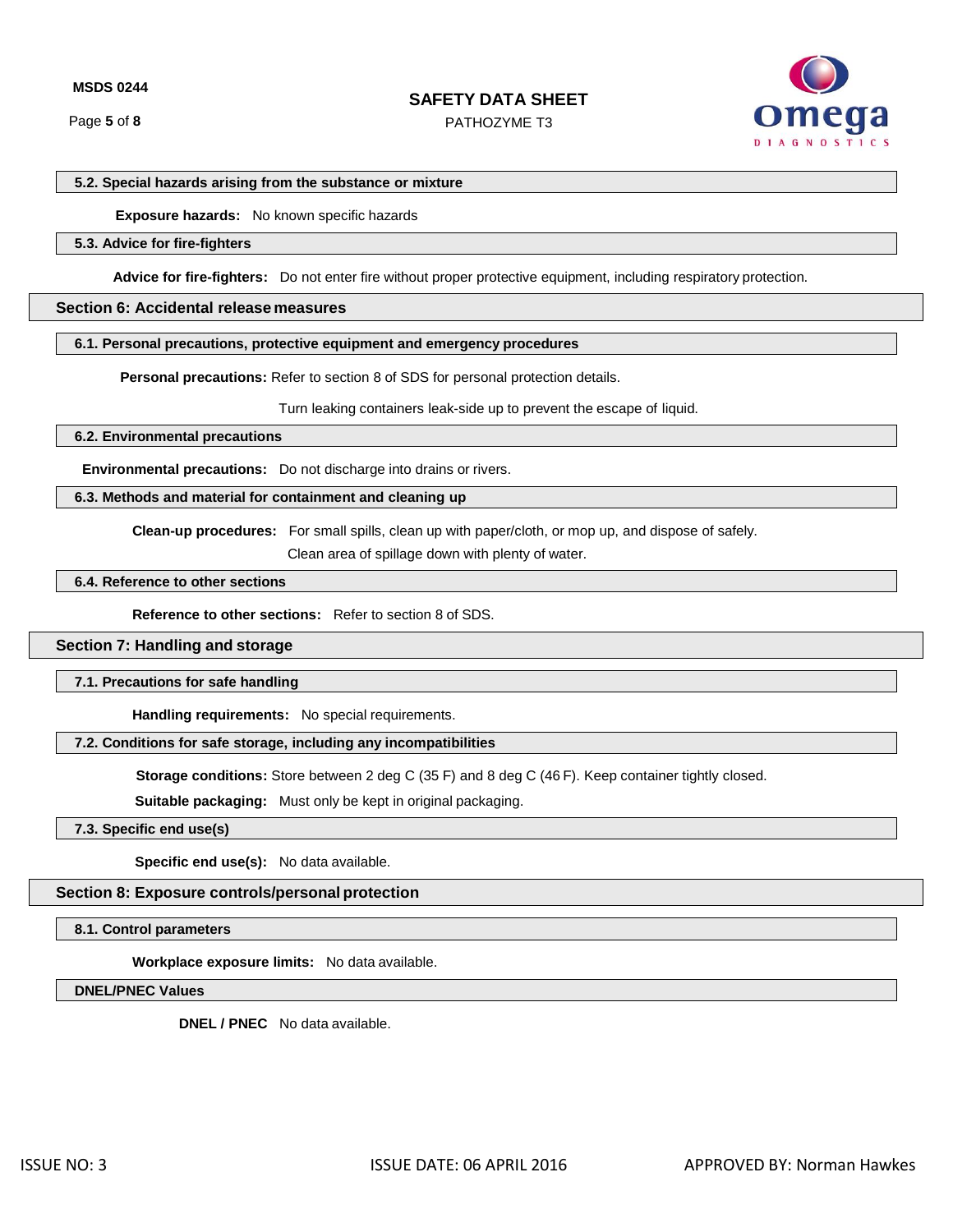Page **6** of **8**

## **SAFETY DATA SHEET**

PATHOZYME T3



## **8.2. Exposure controls**

**Engineering measures:** Ensure all engineering measures mentioned in section 7 of SDS are in place. **Respiratory protection:** Respiratory protection not required. **Hand protection:** Protective gloves. **Eye protection:** No specific measures are required when using good safe practice. **Skin protection:** Protective clothing not required in normal use.

## **Section 9: Physical and chemical properties**

## **9.1. Information on basic physical and chemical properties**

| <b>Component</b>           | Plate                                                                | Reference<br><b>Standards</b><br>Wash Buffer 20X<br>Antibody Reagent<br>Conjugate 11X<br>Conjugate Diluent | <b>TMB Reagent</b> | <b>Stop Solution</b> |  |  |
|----------------------------|----------------------------------------------------------------------|------------------------------------------------------------------------------------------------------------|--------------------|----------------------|--|--|
| <b>State</b>               | Solid                                                                | Liquid                                                                                                     | Liquid             | Liquid               |  |  |
| Colour                     | Diverse (has no influence to the properties of the mixture)<br>Clear |                                                                                                            |                    |                      |  |  |
| Odour                      | <b>Odourless</b>                                                     |                                                                                                            |                    |                      |  |  |
| Solubility in water:       | Soluble<br>Insoluble                                                 |                                                                                                            |                    |                      |  |  |
| Viscosity                  | Non-viscous                                                          |                                                                                                            |                    |                      |  |  |
| pH                         | Not applicable                                                       | $7.0 - 7.4$<br>$3.35 - 3.75$                                                                               |                    | < 1.0                |  |  |
| Boiling point/range°C      | $>35$                                                                |                                                                                                            |                    |                      |  |  |
| Flash point <sup>°</sup> C | >93                                                                  |                                                                                                            |                    |                      |  |  |
| Vapour pressure            | Not applicable                                                       | No data available                                                                                          | No data available  | No data available    |  |  |
| Melting point/range°C      | No data available                                                    |                                                                                                            |                    |                      |  |  |
| Autoflammability°C         | No data available                                                    |                                                                                                            |                    |                      |  |  |
| Relative density           | Not applicable                                                       | 1.0                                                                                                        | 1.0                | 1.0                  |  |  |

**9.2 Other information**

**Other information:** No data available.

## **Section 10: Stability and reactivity**

**10.1. Reactivity**

**Reactivity:** Stable under recommended transport or storage conditions.

**10.2. Chemical stability**

 **Chemical stability:** Stable under normal conditions.

### **10.3. Possibility of hazardous reactions**

**Hazardous reactions:** Hazardous reactions will not occur under normal transport or storage conditions.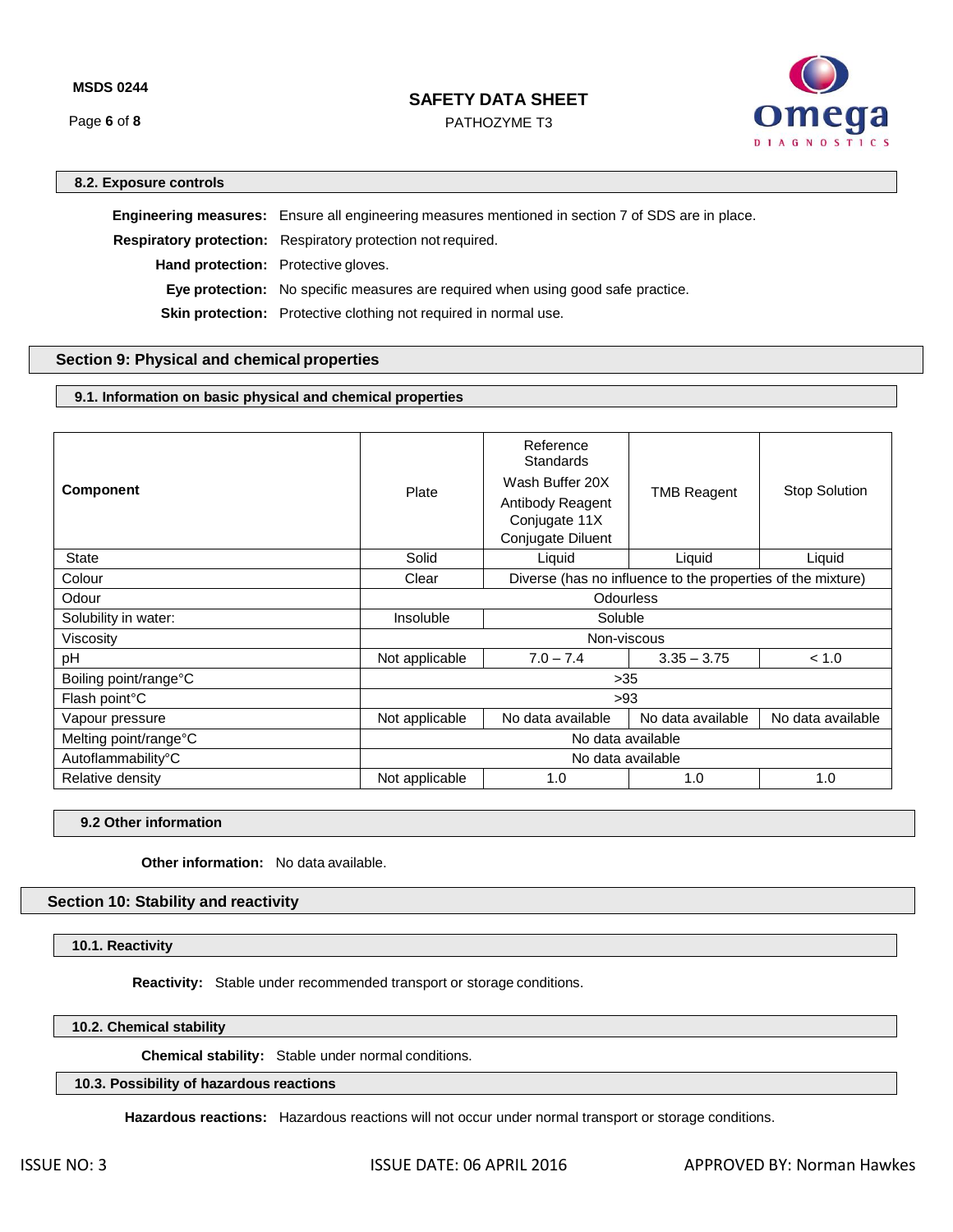Page **7** of **8**

# **SAFETY DATA SHEET**

PATHOZYME T3



## **10.4. Conditions to avoid**

**Conditions to avoid:** Save under storage conditions outlined in Section 7 of this SDS.

## **10.5. Incompatible materials**

 **Materials to avoid:** None known.

## **10.6. Hazardous decomposition products**

**Decomposition products:** No known specific hazards

## **Section 11: Toxicological information**

### **11.1. Information on toxicological effects**

 **Toxicity values:** No data available.

**Symptoms / routes of exposure**

**Skin contact:** There may be mild irritation at the site of contact.

**Eye contact:** There may be irritation and redness.

**Ingestion:** There may be irritation of the throat.

**Inhalation:** No symptoms.

## **Section 12: Ecological information**

**12.1. Toxicity**

**Ecotoxicity values:** No data available.

### **12.2. Persistence and degradability**

**Persistence and degradability:** Biodegradable.

## **12.3. Bioaccumulative potential**

**Bioaccumulative potential:** No bioaccumulation potential.

#### **12.4. Mobility in soil**

 **Mobility: Reagents** - readily absorbed into soil.

**Plate** -Not Readily absorbed into soil.

## **12.5. Results of PBT and vPvB assessment**

**PBT identification:** This product is not identified as a PBT/vPvB substance.

## **12.6. Other adverse effects**

**Other adverse effects**: Negligible ecotoxicity.